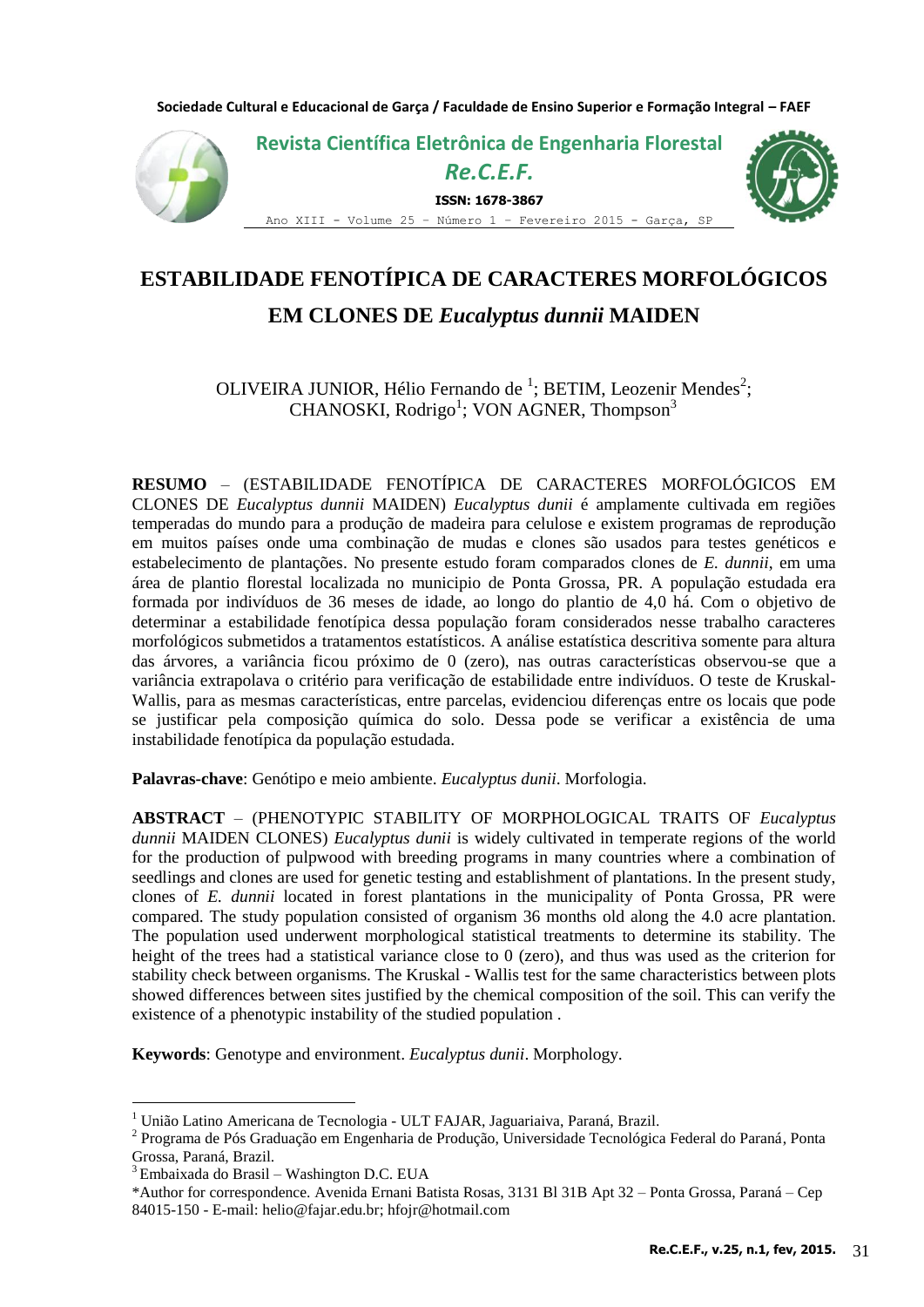## **1. INTRODUCTION**

Normally in commercial plantations, most traits of economic interest that are considered important for growing trees are quantitative in nature, with variations resulting from a combination of environmental factors, genetic effects or interaction (Namkoong et al., 1988). Until recently, accurate information about such characteristics and environmental influences were little studied (Bundock et al., 2008).

Many Eucalyptus species are planted in temperate regions of the world for the production of pulpwood, and there are breeding programs in many countries. Many crops are established using seedlings derived from selected matrixes, open pollinated orchid seeds, and a more recent method, systems of artificial pollination. Although there may be additional costs involved in the cloning process, this can potentially increase the genetic gain due to an improvement in selection (Costa e Silva et al., 2013).

The selection of clones with superior characteristics, ie with better growth, volume and content of cellulose, which are stable and adapted to a specific environment, is one of the main goals of eucalyptus breeding programs in Brazil (ROSY et al. , 2012).

Clone eucalyptus plantations have been successful in many countries (Cossalter; PYE - SMITH, 2003; FONSECA et al. 2010; KIEN et al., 2010). The *E.dunii* forestry is used for cloning since it is easily propagated using vegetative methods and micro and macropropagation.

The characteristics related to crop production are under genetic control of the organisms itself, the environment in which it is grown and the interaction between these two factors. The different phenotypic responses to changes in environmental conditions result in different behaviors of genotypes, characterizing the interactions. If the expression of a given genotype depends on the genes and the environment in which it is evaluated, the GE interaction should be another factor to consider in the analysis. Thus , improving the selection process also depends on this interaction, unless the unexpected result in performance of a tested organism (YAMAMOTO, 2006) occurs.

Squilace (1969) demonstrates some factors that would be directly related to the genotype x phenotype interaction. Factors that can influence interactions are differences within small areas, sites or a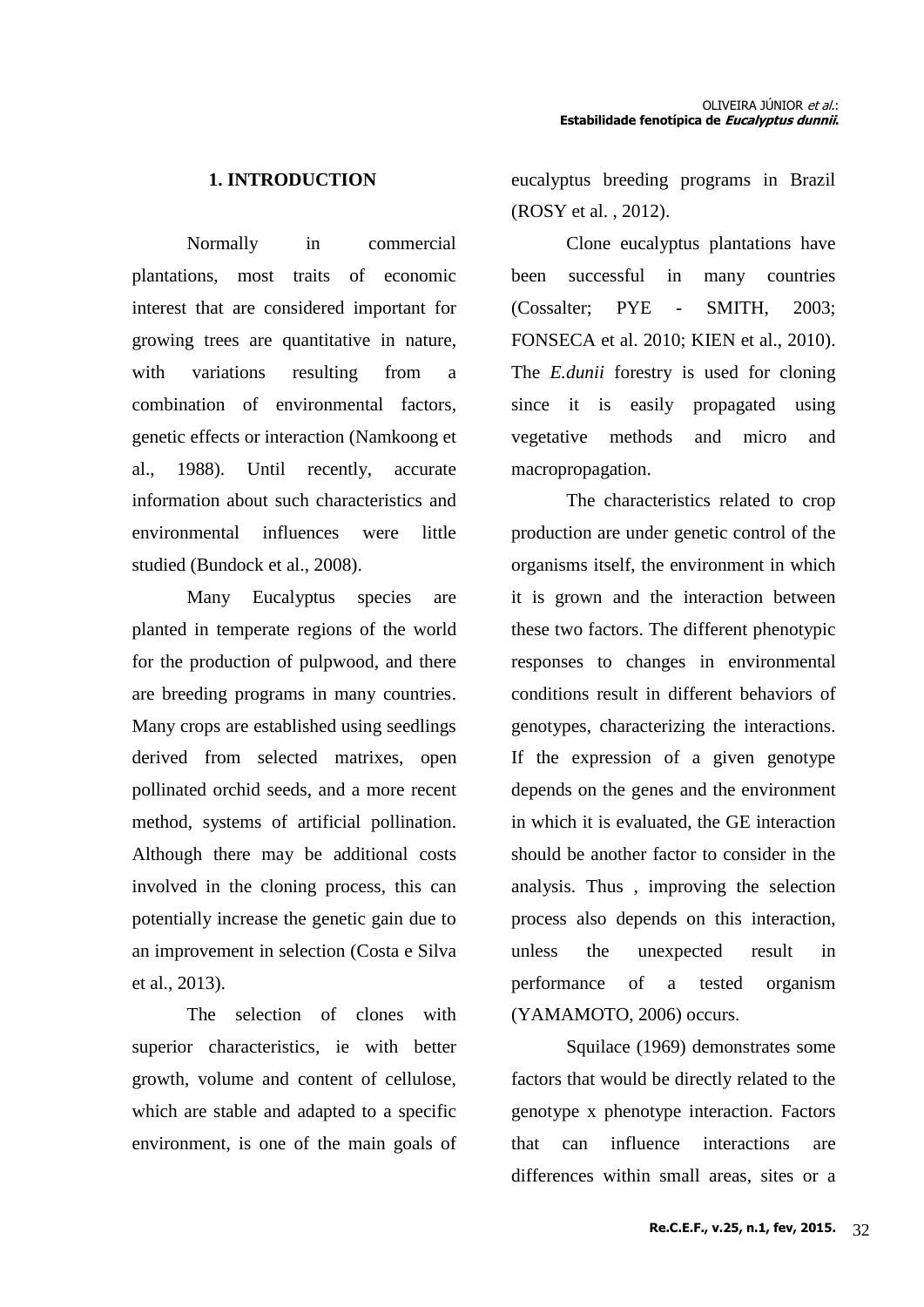region; between repetitions in time, artificially created organisms, cultivation and spacing. Shelbourne and Campbell (1976 ) reports that other influential factors include the environment, soil, climate, photoperiod, nutrition, competition, disease, pests and cultural effects .

Burdon (1977) points out that it is well known that changes in the behavior of environments effect different genotypes in different ways and that genotypes that are superior in one environment may not be necessarily superior in any other location. Mora (1986 apud Patino - Valera, 1986) comments that the phenotype to change the character height, circumference at breast height and volume are influenced by small variations in the environment.

Terms related to adaptability and stability of phenotypes have been defined in various ways. Resende (2001 apud Cruz 1989) and Vencovsky & Barriga (1992) use the term "adaptability " to designate the capability of genetic materials to benefit from environmental stimulus, and to characterize the stability of genotypes to show highly predictable behavior due to stimulation.

The use of phenotypic plasticity is relatively new, however, a very important aspect studied is the ability to generate a genotype of a wide variety of phenotypes depending on the environment. In the

literature, several types of phenotypic plasticity are recognized, acting at different levels from one generation to the next. Several methods to characterize and quantify the plasticity have also been described and implemented. However, it is necessary to further investigate this issue regarding forest species, mainly in Mediterranean environments, to understand the impact that global climate change may have on current populations (Chambel et al . , 2005) .

Studies with phenotypic variations (Kageyama and Vencovsky, 1983; Sebbenn et al, 2008) have always shown a wide variation in the morphology of plants of different genotypes (open pollinated). More recently, it has been found that these phenotypic changes also occur in genotypically identical populations (clones).

The interactions between the genetic material and micro conditions climate and soil , can generate variation in production, even in small areas, which is not desirable. The causes of this behavior are not fully understood suggesting that it is possibly a consequence of the genetic structure of the matrix and its interactions with the environment.

Grace (1987 apud EMBRAPA, 1990) comments that in the vegetative propagation of forest species, the most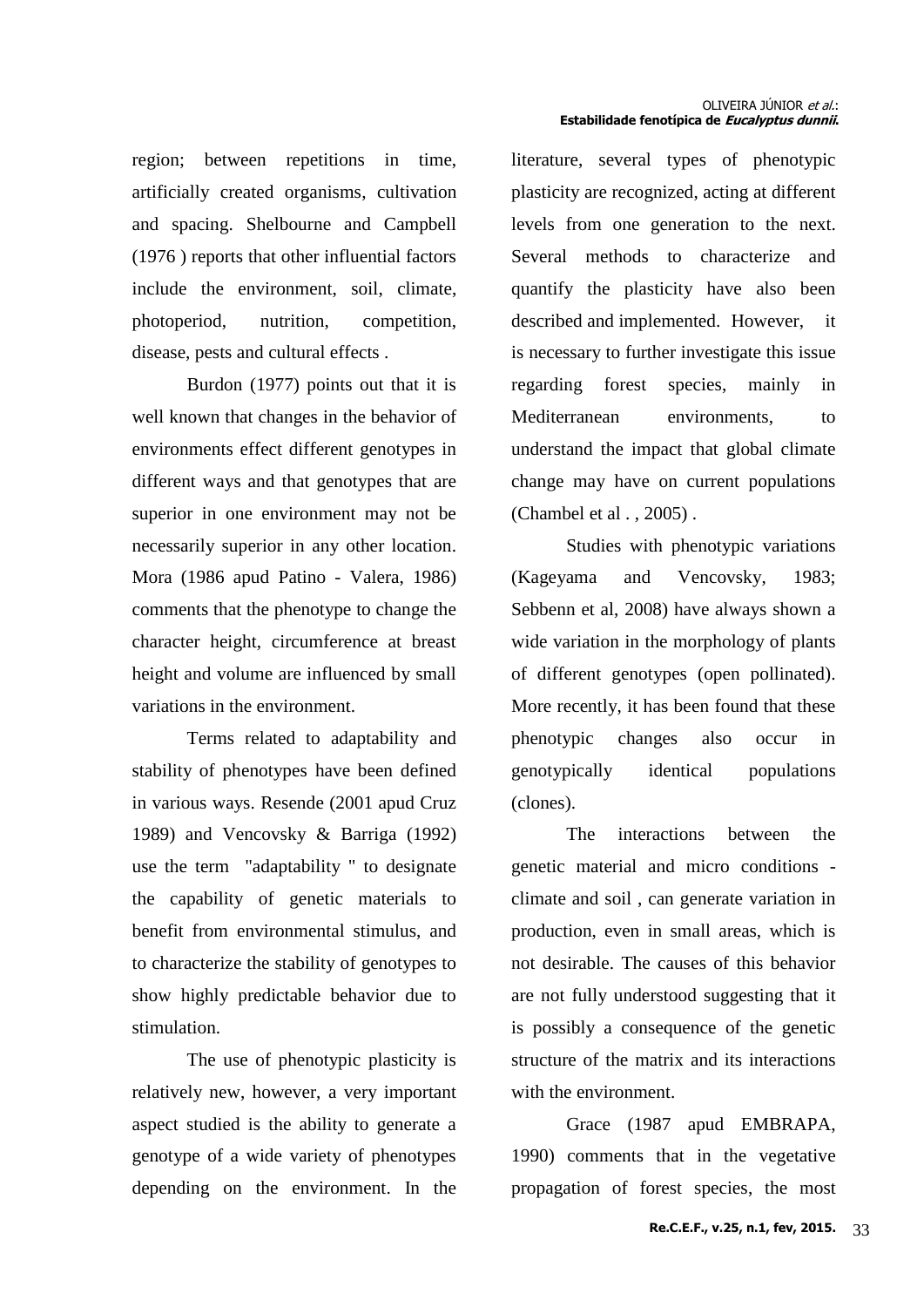usual method in plantation cloning is by rooting cuttings. This process is recommended for the species *Eucalyptus dunnii* Maiden, by restricting reproduction through seeds.

According IPEF (2012), the E.dunnii have characteristics similar to E. grandis and thus studies show they can be used for pulp and paper . Today, there is a restriction of seeds in the Brazilian market with a difficulty of importing amounts that satisfy the market demand. Having production of seedlings or seeds, the *E. dunniis* will become one of the species with the greatest potential in the bioclimatic regions of Brazil.

According Alfenas et al. (2004), micropropagation is one of the techniques that can be used in the rejuvenation of mature trees. The serial propagation through successive subcultures is necessary to rejuvenate adult tissues. For In vitro cultures, insertion is complex in micropropagation because tissue contamination by bacteria and yeasts endogenous are difficult to eliminate. Even with its limitations, the micropropagation of species and hybrids of Eucalyptus is part of the seedling production process for some forest companies (Dutra et al , 2009).

Braga (2008 cited by Ferreira et al., 2006) comments that phenotypic stability of cloned plants depend on their interaction with the environment, influenced by soil fertility, water regime, and photoperiod. Having prior knowledge of the conditions listed above is critical for selecting potential genetic materials.

Stability alone should not be used in a selection process, but in combination with the average performance to determine the suitability of each of the origins being selected (JAYASEKERA, 1983).

This study aimed to verify phenotypic stability of a population of clones in the region of *E. dunnii* Maiden planted in Ponta Grossa, Paraná to 36 months of age, where we specifically collected morphological data from field studies.

### **2. MATERIAL AND METHODS**

The choice of method for the characterization of genotypes when there is adaptibility, is dependent on experimental data available, the precision required and the type of information desired by the breeder (Cruz et al . , 2004).

This experiment was conducted in a stand of clone *E. dunnii* Maiden in Catanduva Out / Ponte Preta Ponta Grossa , PR . Located at 25 º 01 ' 34.98 " S 49 º 59'11 .02 " W, with altitude 943 meter , with a subtropical climate, annual average temperature of 21.5 º C with accordance to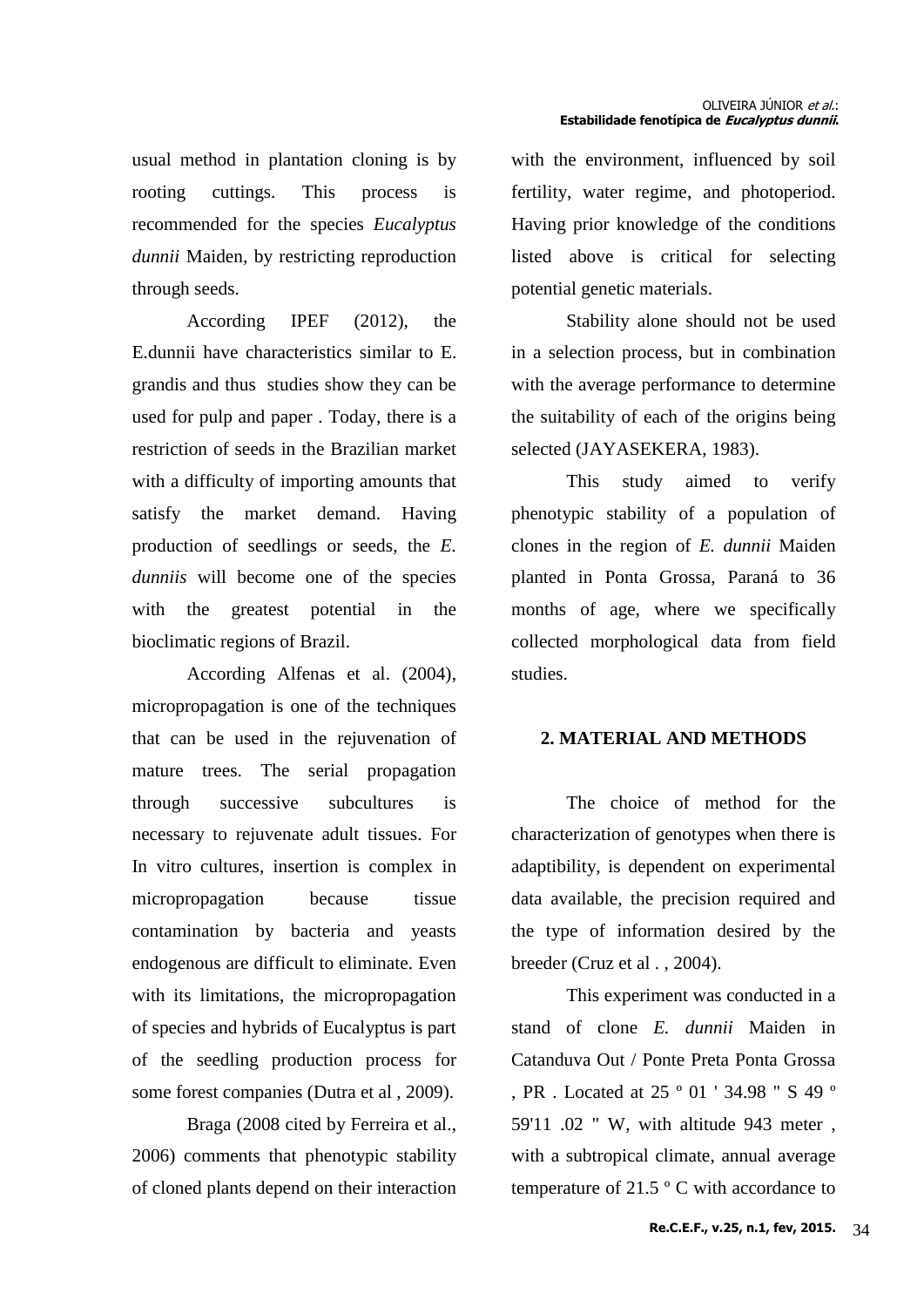the Köppen climate classification - Geiser , Cfb : humid temperate climate with mild summer and annual rainfall of aproximadamente 1500 mm.

The area belongs to the company Mueller Forest. The planting took place in December 2009, with an approximate area of 4.0 acres, with spacing of 3.0 m x 2.0 m. Planting corresponds to 100 % of the available area of the property. The population is about 36 months old.





Curva de nível

Perímetro da Propriedade

**Figure 1**. Altimetry Plan Eucalyptusdunnii planting site, the company deployed Forest Mueller, Ponta Grossa, PR.

**Figura 1.** Plano altimétrico do local plantio de *Eucalyptusdunnii,*implantado pela empresa Florestal Mueller, município de Ponta Grossa, PR.

In this study, 3 plots of 20m x 20m were installed, totaling 180 plants in the experiment. The choice of local allocations of plots occurred in random order. Measurements in plants took place in the month of September of this year. The plants on the perimeter were disregarded, since all portions of the blocks were installed in the interior of the plot.

Plant trait values such as height of plants were collected with a hypsometer that measures heights of trees. The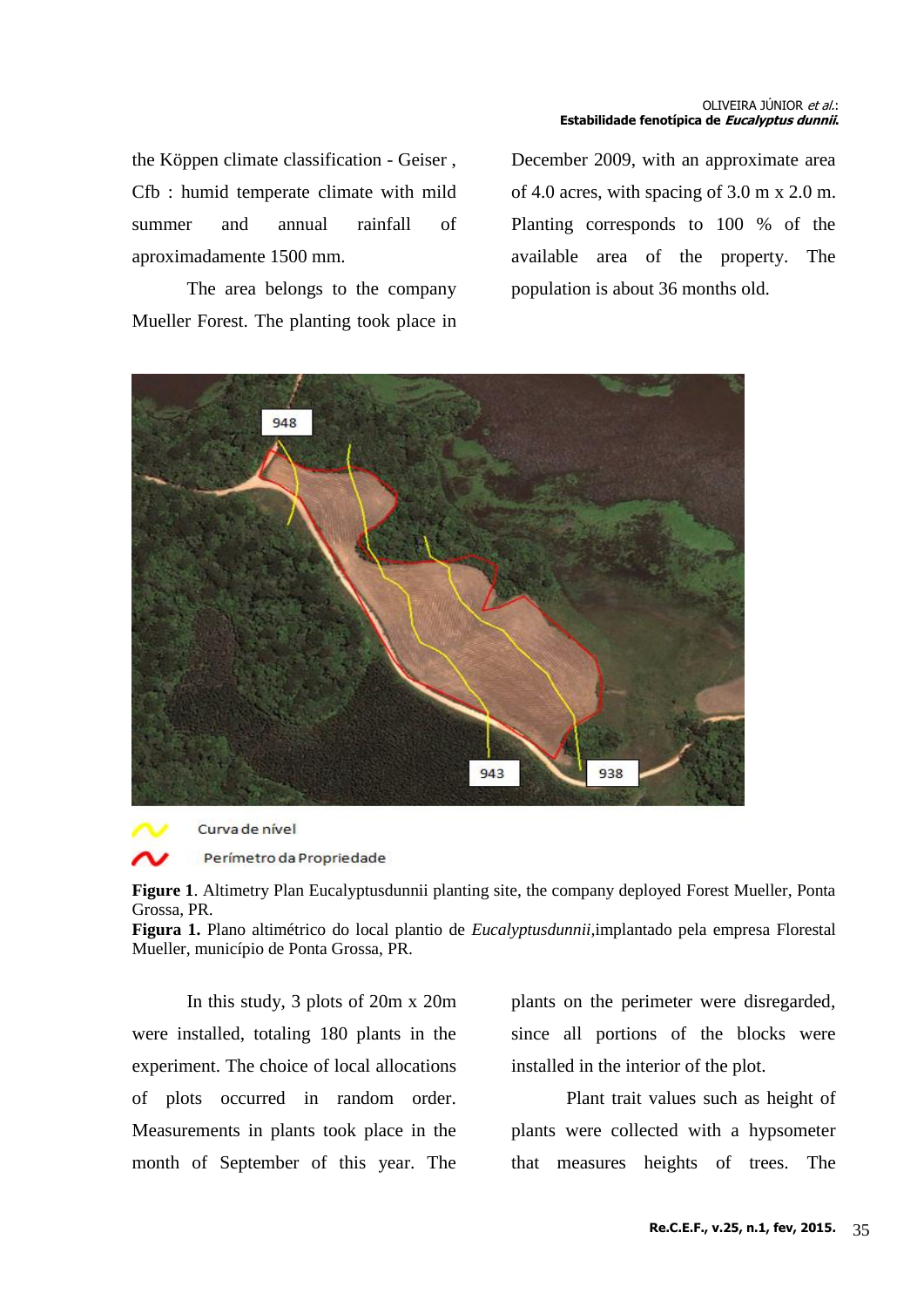circumference at breast height (CBH) was done with tape. Crown diameter (CD) was determined using the methodology described below to obtain canopy diameter; the measurement of two perpendicular diameters were taken, the first being taken on the side of greatest crown width. These measurements were obtained with the use of tape, and their limits are defined by visual observation of each end. The methodology for measuring the diameter of the canopy is presented below (Figure 2).

#### Vista vertical







**Figure 2.** Methodology for measuring crown diameter.

**Figura 2.** Metodologia de medição de diâmetro de copa.

Source: THE WEBER KSMANEJO bracatinga (*Scabrella mimosa* Benth) BASED ON THE GROWTH OF INDIVIDUAL TREES diameter. UFPR, Curitiba, 2007, 114 f. Dissertation (Postgraduate Diploma in Forestry).

Living branches present until the height of the CAP (GV) and dead branches present until the height of the CAP (GM) were also observed. Figure 5 shows the general appearance of individuals E. dunnii utilized for evaluation.

Samples were collected from different locations of the planting, adding in all 10 samples, these samples were homogenized and taken for chemical analysisby the founding company ABC.

The data collected from all characteristics considered were subjected to descriptive statistics, in order to determine the mean, variance, skewness and kurtosis, in addition to the minimum and maximum values and standard deviation between individuals in the plot. To this end, the equations were used:

#### **a) Mean value**

$$
\overline{x} = \sum_{i=1}^{n} \frac{\chi_i}{n}
$$
  

$$
\overline{x}
$$
 mean of the characteristics

mean of the characteristic

 $x =$  observed value of the characteristic of individual i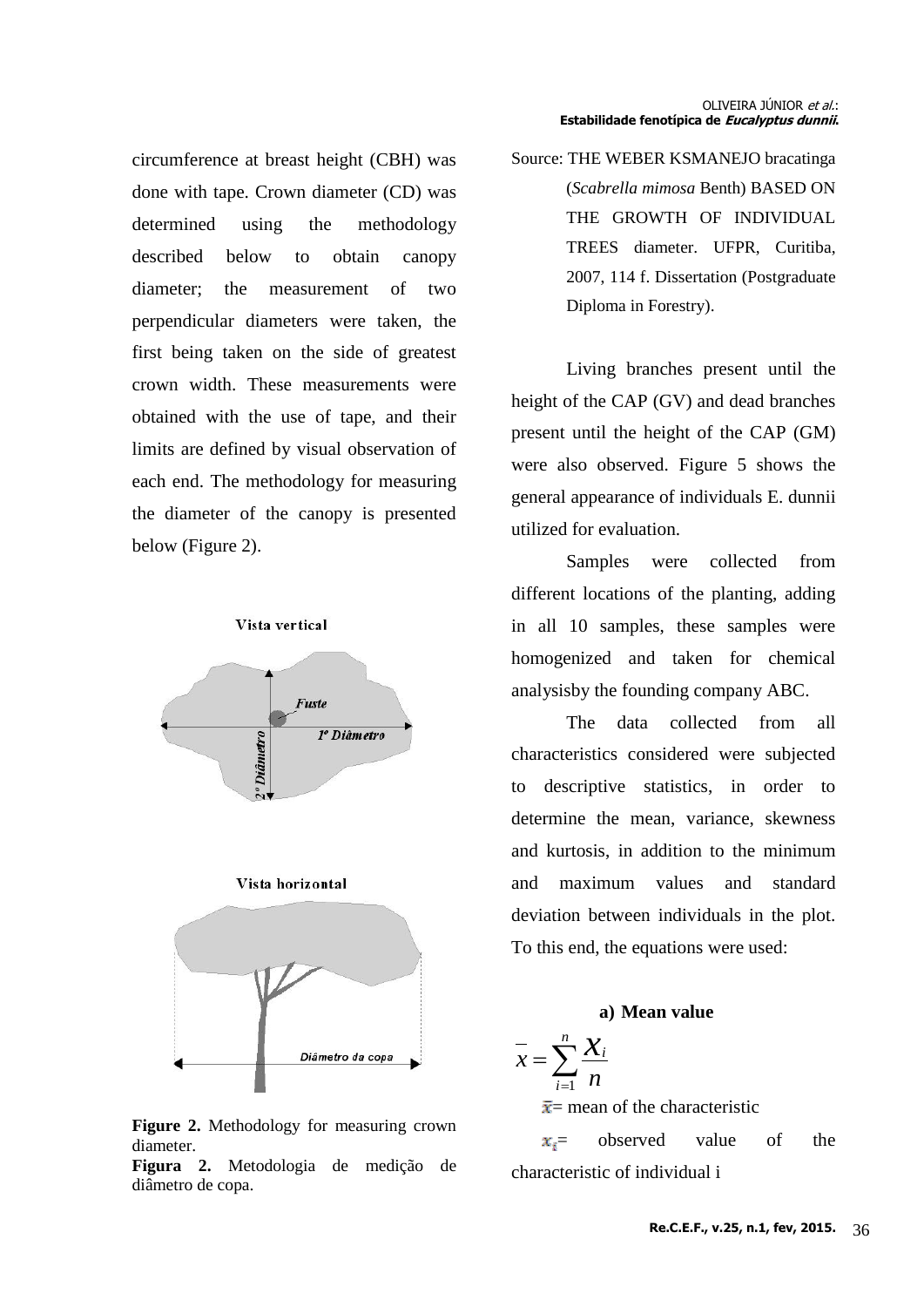$n=$  number of observations

**b) Variance** 

$$
S_{x}^{2} = \frac{\sum_{i=1}^{n} (x_{i} - \bar{x})^{2}}{n-1}
$$

 $S_x^2$  variance of the characteristic

 $\bar{x}$  = mean of the characteristic

 $x_i$  value oberserved of the characteristic

of individual i

 $n =$  number of observations

#### **c) correlation coefficient**

$$
CV = \frac{S_x}{\overline{x}} \times 100
$$

 $CV = coefficient of variation of the trait;$  $S_{\infty}$ = Standard deviation of the

characteristic;

 $\bar{x}$  = Average value of the characteristic.

#### **d) Measure of asymmetry**

$$
\hat{S} = \frac{\sum_{i=1}^{n} \left( \frac{\mathbf{X}_{i-\overline{x}}}{\mathbf{S}_x} \right)^3}{n}
$$

 $\hat{S}$  =Measure of asymmetry of the characteristic;

 $x_i$  =Observed value of the individual i in the feature;

 $\bar{x}$  = Characteristic value of the average;

 $s_n =$  Standard deviation of the characteristic;

 $n=$  Number of observations.

# **e) Kurtosis value**



 $\overline{k}$  = Measure of kurtosis feature;

 $x_i$  = Observed value of the individual i in

the feature;

 $\bar{x}$  = characteristic value of the average;

Standard deviation of the  $S_{\infty}$ characteristic;

 $n =$  Number of observations.

Analysis of variance between plots (local) and the contrasts between means using the Kruskal-Wallis test was also performed, according to the expression:

$$
H_{cal} = \frac{12}{n(n+1)} \sum_{i=1}^{t} \frac{R_i^2}{n_i} - 3(n+1)
$$

 $t =$  number of cases:

 $n_i$  = Number of observations in the case i;

 $n =$  Total number of observations;

 $R_i$  = Sum of the ranks for each case.

As phenotypic stability criteria were considered:  $S_x^2=0$ ;  $\hat{S}=0$ ;  $\hat{k}=<3$ ;  $H_{cal}^{ns}$ 

#### **3. RESULTS AND DISCUSSION**

Table 1 shows the descriptive statistics of the plot between individuals one (1) for characteristics plant height (H), circumference at breast height (CBH), canopy diameter (DC), live branches (GV) and dead branches (GM), clone *E.dunnii*, 36 months old, taken individually in plants.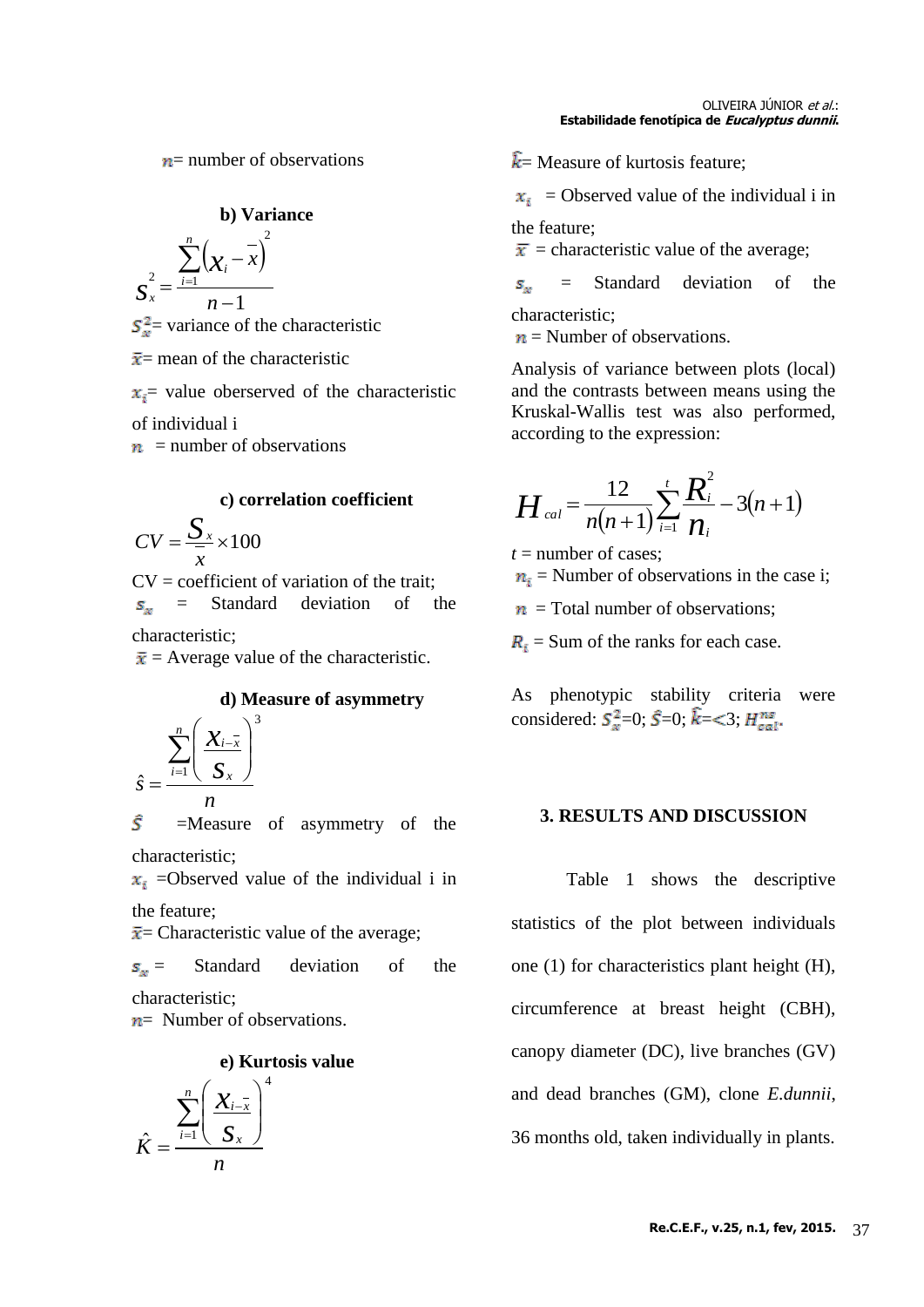| <b>Session 1</b>               |            |                           |           |          |                     |
|--------------------------------|------------|---------------------------|-----------|----------|---------------------|
| <b>Results</b>                 | <b>CAP</b> | <b>Diameter of Canopy</b> | Height    |          | GV to CAP GM to CAP |
| <b>Medium</b>                  | 0,4253     | 5,1315                    | 11,0909   | 0,0909   | 15,924              |
| <b>Variance</b>                | 0,0055     | 10,3792                   | 31,8314   | 0,5455   | 18,010              |
| <b>Kurtosis</b>                | 2,5857     | 6,1440                    | 2,0357    | 66,0000  | $-0,607$            |
| <b>Correlation Coefficient</b> | 17,3872    | 62,7822                   | 50,8699   | 812,4038 | 26,650              |
| <b>Measure of Asymmetry</b>    | $-1,2743$  | $-1,8124$                 | $-0,8803$ | 8,1240   | $-0,095$            |
| <b>Max. Value</b>              | 0,5500     | 6,5000                    | 14,0000   | 6,0000   | 24,000              |
| <b>Min. Value</b>              | 0,1400     | 1,3000                    | 6,0000    | 0,0000   | 7,000               |
| <b>Standard Deviation</b>      | 0,0739     | 0,8435                    | 1,4752    | 0,7385   | 4,244               |
|                                |            |                           |           |          |                     |

**Table 1.** Results of descriptive statistics of the plot between individuals 1 **Tabela 1.** Resultados da estatística descritiva da entre indivíduos da parcela 1

|                                            | The following table shows the |  |      | characteristics presented in part 1. |  |  |  |
|--------------------------------------------|-------------------------------|--|------|--------------------------------------|--|--|--|
| descriptive statistics of the plot between |                               |  |      | Similarly at 36 months of age, taken |  |  |  |
| individuals two (2) for the                |                               |  | same | individually in plants.              |  |  |  |

**Table 2.** Results of descriptive statistics between individuals of plot 2 **Tabela 2.** Resultados da estatística descritiva da entre indivíduos da parcela 2

| <b>Session 2</b>               |            |                           |           |                  |                  |
|--------------------------------|------------|---------------------------|-----------|------------------|------------------|
| <b>Results</b>                 | <b>CAP</b> | <b>Diameter of Canopy</b> | Height    | <b>GV</b> to CAP | <b>GM</b> to CAP |
| <b>Medium</b>                  | 0,4157     | 4,6662                    | 11,7778   | 0.3519           | 17,648           |
| <b>Variance</b>                | 0,0099     | 1,2682                    | 4,0912    | 0,4965           | 39,100           |
| <b>Kurtosis</b>                | $-0.6351$  | 0,5058                    | $-0.8338$ | 3,7425           | $-0,808$         |
| <b>Correlation Coefficient</b> | 23,9835    | 24,1342                   | 17,1736   | 200,2638         | 35,432           |
| <b>Measure of Asymmetry</b>    | $-0,2039$  | $-0,7988$                 | $-0.2974$ | 2,0650           | 0,301            |
| <b>Max. Value</b>              | 0,6100     | 6,5500                    | 15,0000   | 3,0000           | 32,000           |
| <b>Min. Value</b>              | 0,1900     | 1,8500                    | 8,0000    | 0,0000           | 8,000            |
| <b>Standard Deviation</b>      | 0,0997     | 1,1261                    | 2,0227    | 0,7046           | 6,253            |

Shown in Table 3, are the results of descriptive statistics of individuals between plot three (3) for the same

characteristics presented in part 1 and 2, with the same standard 36 months old, taken individually in plants.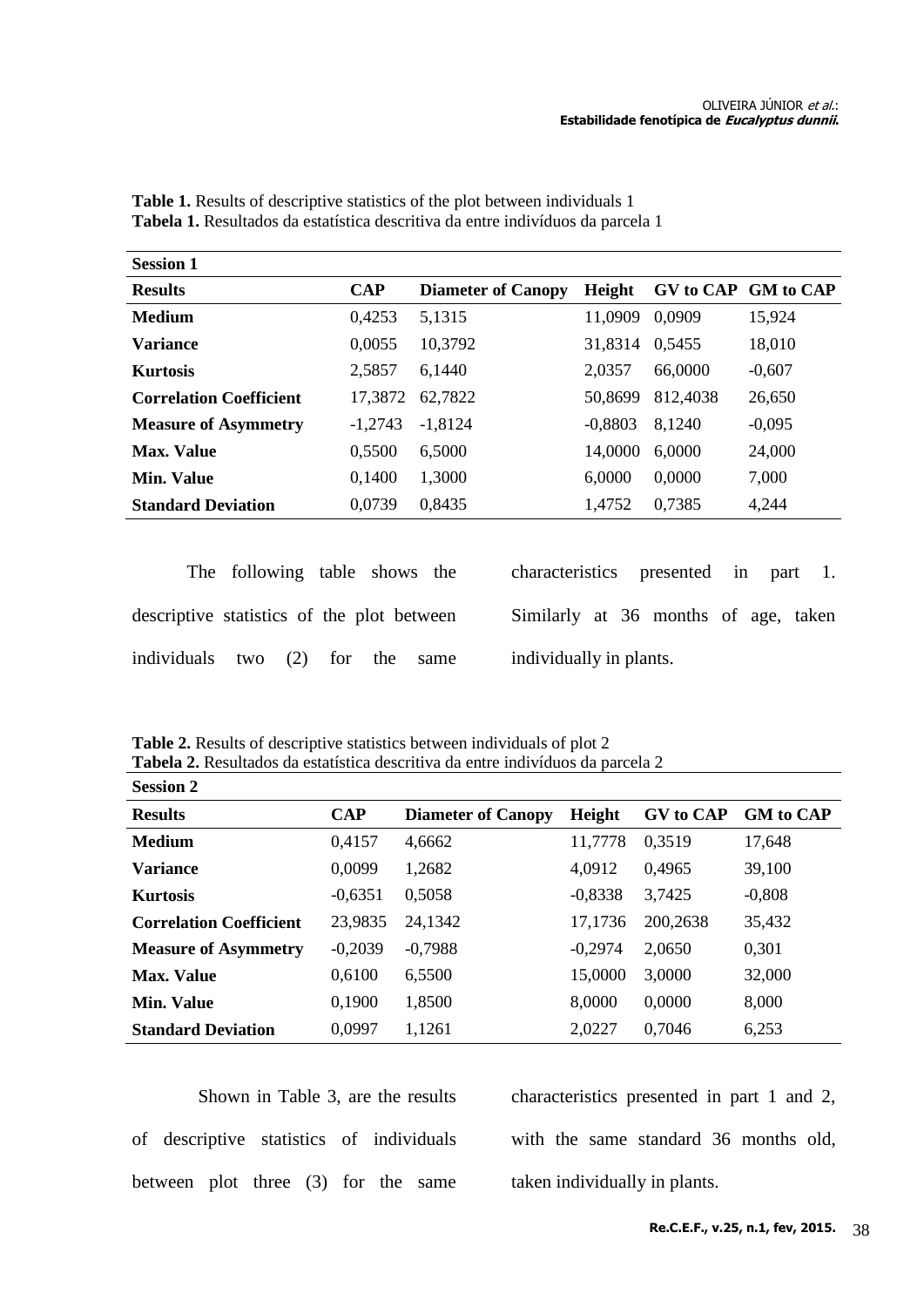| <b>Results</b>                 | <b>Results</b> | <b>Results</b> | <b>Results</b> | <b>Results</b> | <b>Results</b> |
|--------------------------------|----------------|----------------|----------------|----------------|----------------|
| <b>Medium</b>                  | 0,4058         | 5,1696         | 12,0333        | 0,2667         | 20,467         |
| <b>Variance</b>                | 0,0057         | 0,7064         | 2,0243         | 1,7582         | 40,219         |
| <b>Kurtosis</b>                | 2,4081         | 5,7735         | 3,0081         | 51,3850        | 0,035          |
| <b>Correlation Coefficient</b> | 18,5578        | 16,2579        | 11,8236        | 497,2381       | 30,986         |
| <b>Measure of Asymmetry</b>    | $-1,1826$      | $-1,9754$      | $-1,2979$      | 6,9785         | 0,236          |
| <b>Max. Value</b>              | 0,5400         | 6,2000         | 14,5000        | 10,0000        | 39,000         |
| <b>Min. Value</b>              | 0,1300         | 1,7500         | 7,0000         | 0,0000         | 9,000          |
| <b>Standard Deviation</b>      | 0,0753         | 0,8405         | 1,4228         | 1,3260         | 6,342          |
|                                |                |                |                |                |                |

**Table 3.** Results of descriptive statistics between individuals of plot 3 **Tabela 3**. Resultados da estatística descritiva da entre indivíduos da parcela 3 **Session 3**

From the values obtained in the three plots, averages between all 3 are presented below in Table 4.

Data was analyzed using the Kruskal-Wallis test for analysis of variance and multiple comparisons of means, whose results are presented in table five (5).

The averages followed by the same letter do not differ at 5% probability level and 1% probability, using the Kruskal-Wallis test.

**Table 4**. Results of descriptive statistics of average between the three (3) plots **Tabela 4**. Resultados da estatística descritiva da média entre as 3(três)

| <b>Session 4</b>               |                |                |                |                |                |
|--------------------------------|----------------|----------------|----------------|----------------|----------------|
| <b>Results</b>                 | <b>Results</b> | <b>Results</b> | <b>Results</b> | <b>Results</b> | <b>Results</b> |
| Medium                         | 0,4156         | 4,9891         | 11,6340        | 0,2365         | 17,1019        |
| <b>Variance</b>                | 0,0070         | 4,1179         | 12,6490        | 0,9334         | 31,1820        |
| <b>Kurtosis</b>                | 1,4529         | 4,1411         | 1,4033         | 40,3758        | $-0,7146$      |
| <b>Correlation Coefficient</b> | 19,9762        | 34,3914        | 26,6224        | 503,3019       | 32,0401        |
| <b>Measure of Asymmetry</b>    | $-0,8869$      | $-1,5289$      | $-0,8252$      | 5,7225         | 0,1607         |
| <b>Max. Value</b>              | 0.5667         | 6              | 15             | 6              | 29             |
| Min. Value                     | 0,1533         | $\overline{2}$ | 7              | $\Omega$       | 8              |
| <b>Standard Deviation</b>      | 0,0830         | 0,9367         | 1,6402         | 0,9230         | 5,5110         |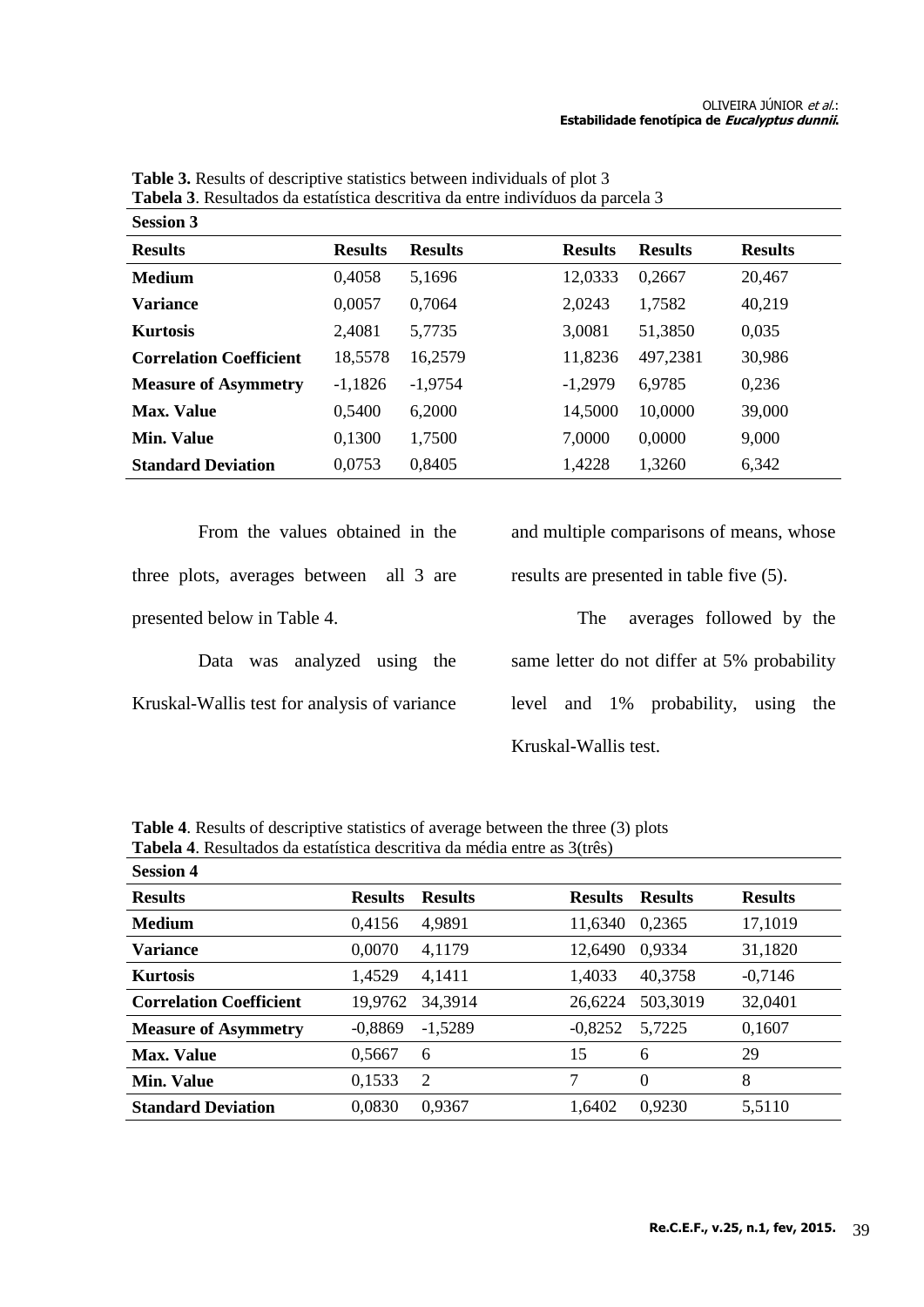**Tabela 5.** Results of the Kruskal-Wallis test for analysis of variance and multiple comparisons of means.

| de médias. |            |  |           |         |            |         |           |      |            |
|------------|------------|--|-----------|---------|------------|---------|-----------|------|------------|
| Trat H     |            |  | Trat CAP  | Trat DC |            | Trat GV |           | Trat | GM         |
|            | 11.09091 c |  | 0.42530 a |         | .5.13227 b |         | 0.00000c  |      | 15.92424 a |
| 2          | 11.77778 b |  | 0.41574 a |         | 4.66685 c  |         | 0.35185 a |      | 17.64815 a |

3 12.03333 a 3 0.40583 a 3 12.03333 a 3 0.26667 b 3 17.73333 a

 $H = 14.7120$   $H = 2.6373$   $H = 122.2459$   $H = 18.1046$   $H = 2.6401$ 

**Tabela 5.** Resultados do Teste de Kruskal-Wallis, para análise de variância e comparações múltiplas

How phenotypic stability criteria were considered:  $S_x^2=0$ ;  $\hat{S}=0$ ;  $\hat{k}=<3$ ;  $H_{cal}^{ns}$ .

Table 3 shows the characteristics analyzed. Note that the height (H has variance close to 0 (zero), showing stability in this variable. Circumference at breast height (CBH), canopy diameter (DC), live branches gifts to the CAP and dead branches to the present CAP, presented variances that may be indicated as instability among individuals.

The asymmetry variable observed negative values for H, CAP and DC, similar to studies by (Braga, 2008), that exceed the criterion for stability in *E. urograndis.*

In kurtosis only (CD and FG) of the five characteristics evaluated showed values above 3 (three), which may indicate stability in this variable.

The results in Table 5 show that the analyzed characteristics differ between local plantations, except for the characteristic dead branches (GM) that did not show this behavior, which does not support the work of (Braga, 2008) for *E . urograndis,* that showed stability for this test (H and CAP), which directly interferes with the production of wood.

#### **4. CONCLUSION**

Under the conditions of this study, analysis of clone *E. dunni* demonstrates variances between the charactertistics studied related to the plants in the sites sampled, demonstrating the existence of phenotypic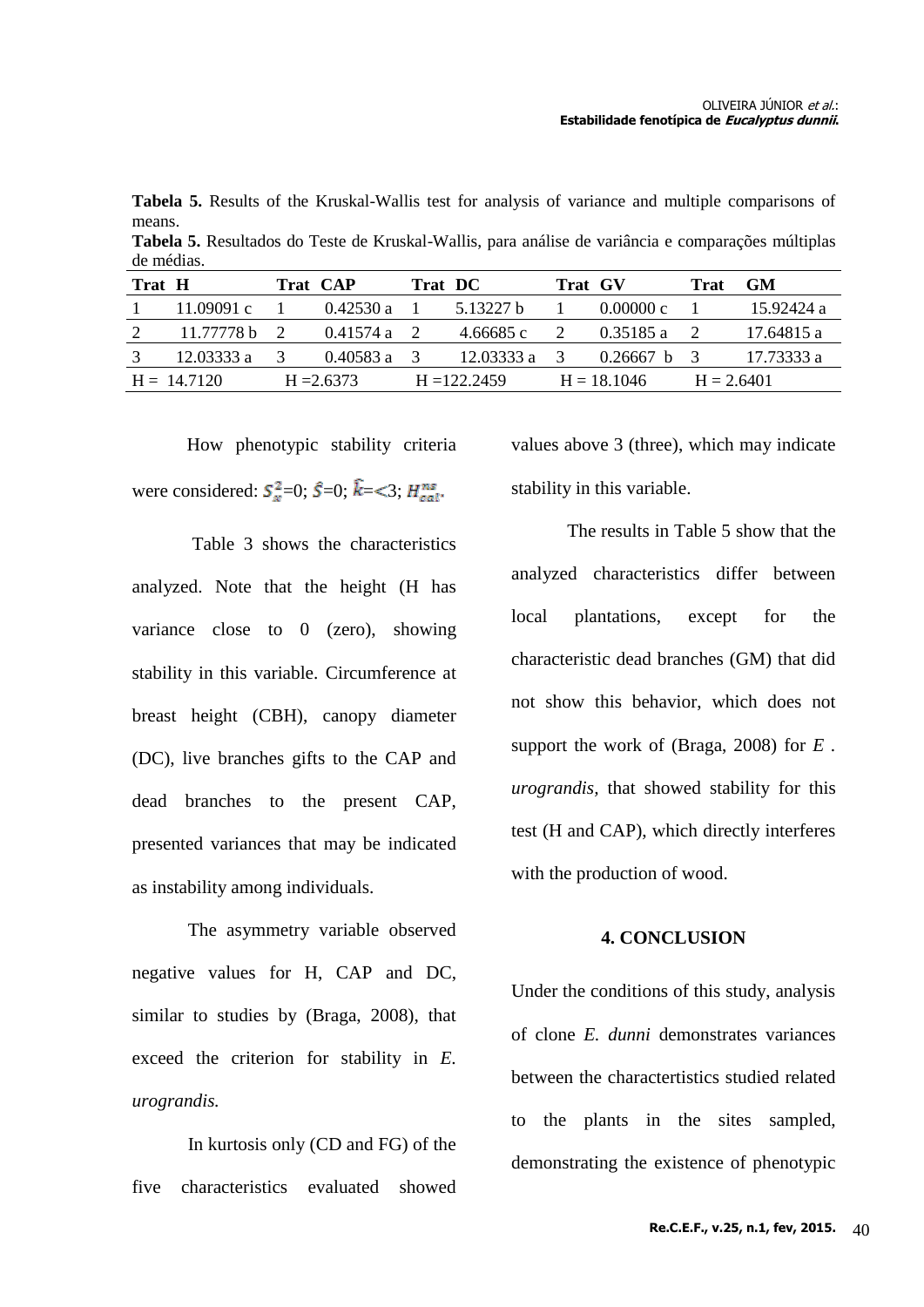instability, observed mainly in statistical analysis performed by the Kruskal-Wallis test not supporting stability for height, circumference at breast height, crown diameter and live twigs.

# **5. REFERENCES**

**ALFENAS, A. C; ZAU, A.A.V; MAFIA, R.G.; ASSIS, T.F.** CLONAGEM E DOENÇAS DO EUCALIPTO. **VIÇOSA: UNIVERSIDADE FEDERAL DE VIÇOSA, 2004.**

BRAGA J. L. P. **Estabilidade fenotípica de clone de** *eucalyptus* **urograndis, na fazenda Bom Jardim - Aparecida - SP**. 2008. 27 p.Monografia (Graduação em Engenharia Florestal) , Universidade Rural do Rio de Janeiro: Seropédica.

**Bundock, p.; potts, b.m.; Vaillancourt, r.e. DETECTION AND STABILITY OF QUANTITATIVE TRAIT LOCI (QTL) IN EUCALYPTUS GLOBULUS.** TREE GENETICS & GENOMES*,* **V.4, P.85-95, 2008.**

BURDON, R. 1977. **Genetic corre1ation as a concept for studying genotype environment interaction in forest tree breeding.** *Silva e Genetica ,* Frankfurt, v. 26, n (5-6), p.168-175.

CHAMBEL, M. R, J; CLIMENT, J.; ALIA, R; VALLADARES, F. Phenotypic plasticity: a useful framework for understanding adaptation in Forest species. **Invest Agrar: Sist Recur For**, v. 14, n.3, p.334-344, 2005.

**DUTRA, L.F.; Wendling, I; BRONDANI, G.E. A** 

**MICROPROPAGAÇÃO DE EUCALIPTO.** PESQUISA FLORESTAL BRASILEIRA, **COLOMBO, N. 58, P. 49- 59, JAN/JUN.2009.**

**EMBRAPA.** A INFLUÊNCIA DA ALTURA, DIÂMETRO E PROCEDÊNCIA NO VIGOR DAS BROTAÇÕES**.**BOLETIM DE PESQUISA FLORESTAL**, COLOMBO, 1990 N. 20, P.49-57.**

**COSSALTER, C.;. PYE-SMITH.** FAST-WOOD FORESTRY: **MYTHS AND REALITIES. INDONÉSIA: CIFOR BOGOR INDONÉSIA, 2003**

**Costa e Silva, j; Potts, b.m ; Tilyard, p. STABILITY OF GENETIC EFFECTS ACROSS CLONAL AND SEEDLING POPULATIONS OF EUCALYPTUS GLOBULUS WITH COMMON PARENTAGE.** FOREST ECOLOGY AND MANAGEMENT, **V. 291, P.427- 435, 2013.**

CRUZ, C. D.; TORRES, R. A.; VENCOVSKY, R. An alternative approach to the stability analysis proposed by Silva and Barreto. **Revista Brasileira de Genética**, Ribeirão Preto, v. 12, p. 567- 580, 1989.

CRUZ, C.D.; REGAZZI, A.J.; CARNEIRO, P.C.S. **Modelosbiométricos aplicados ao melhoramento genético**. 3.ed. Viçosa: UFV, 2004. 480p.

FERREIRA, D. F.; et al.. Statistical models in agriculture: biometrical methods for evaluating phenotypic stability in plant breeding. **Cerne.** , Lavras, v. 12, n. 4, p. 373-388, 2006.

FONSECA, S.M.; RESENDE, M.D.V.; ALFENAS, A.C.; GUIMARÃES, L.M.S.; ASSIS, T.F.; GRATTPAGLIA, D. **Manual prático de melhoramento**